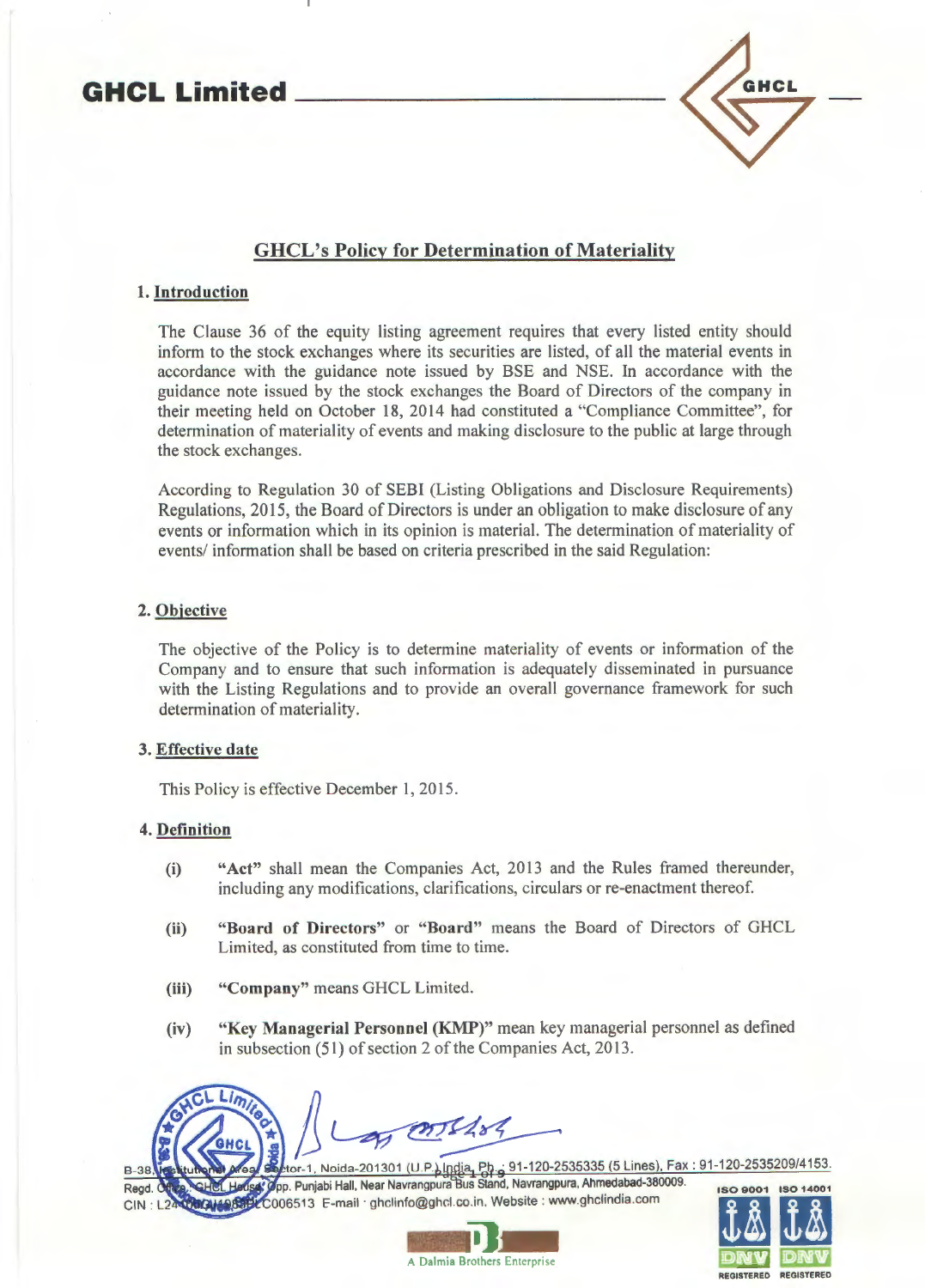- (v) **"Listing agreement"** shall mean an agreement that is to be entered into between a recognised stock exchange and the Company pursuant to Securities and Exchange Board (Listing Obligations and Disclosure Requirements), 2015.
- **(vi) "Material Event" or "Material Information"** shall mean such event or information as set out in the Schedule or as may be determined in terms of Clause 5 of the Policy. In the Policy, the words, "material" and "materiality" shall be construed accordingly.
- **(vii) "Material Subsidiary"** shall mean any subsidiary company of the Company which is or has been determined as a material subsidiary as per the provisions of the Listing Regulations.
- **(viii) "Policy"** means this Policy for Determination of Materiality as may be amended from time to time.
- **(ix) "Regulations I Listing Regulations"** mean Securities and Exchange Board of India (Listing Obligations and Disclosure Requirements) Regulations, 2015 including any modifications, clarifications, circulars or re-enactment thereof.
- (x) **"Schedule"** means a Schedule III of (Listing Obligations and Disclosure Requirements) Regulations, 2015

Any other term not defined herein shall have the same meaning as defined in the Companies Act, 2013, the Listing Agreement, Regulations or any other applicable laws or regulations to the extent applicable to the Company.

#### **5. Guidelines for determining Materiality of events or information**

## **(i) Qualitative Criteria:**

GHCL shall apply the qualitative criteria for materiality as defined under Listing Regulation, if it meets any of the following criteria:

- (a) the omission of an event or information, which is likely to result in discontinuity or alteration of event or information already available publicly; or
- (b) the omission of an event or information is likely to result in significant market reaction if the said omission came to light at a later date; and
- (c) any other event/information which is treated as being material in the opinion of the Board of Directors I Compliance Committee of the Company.



 $L_{\rm F}$ orsa

Page 2 of 9

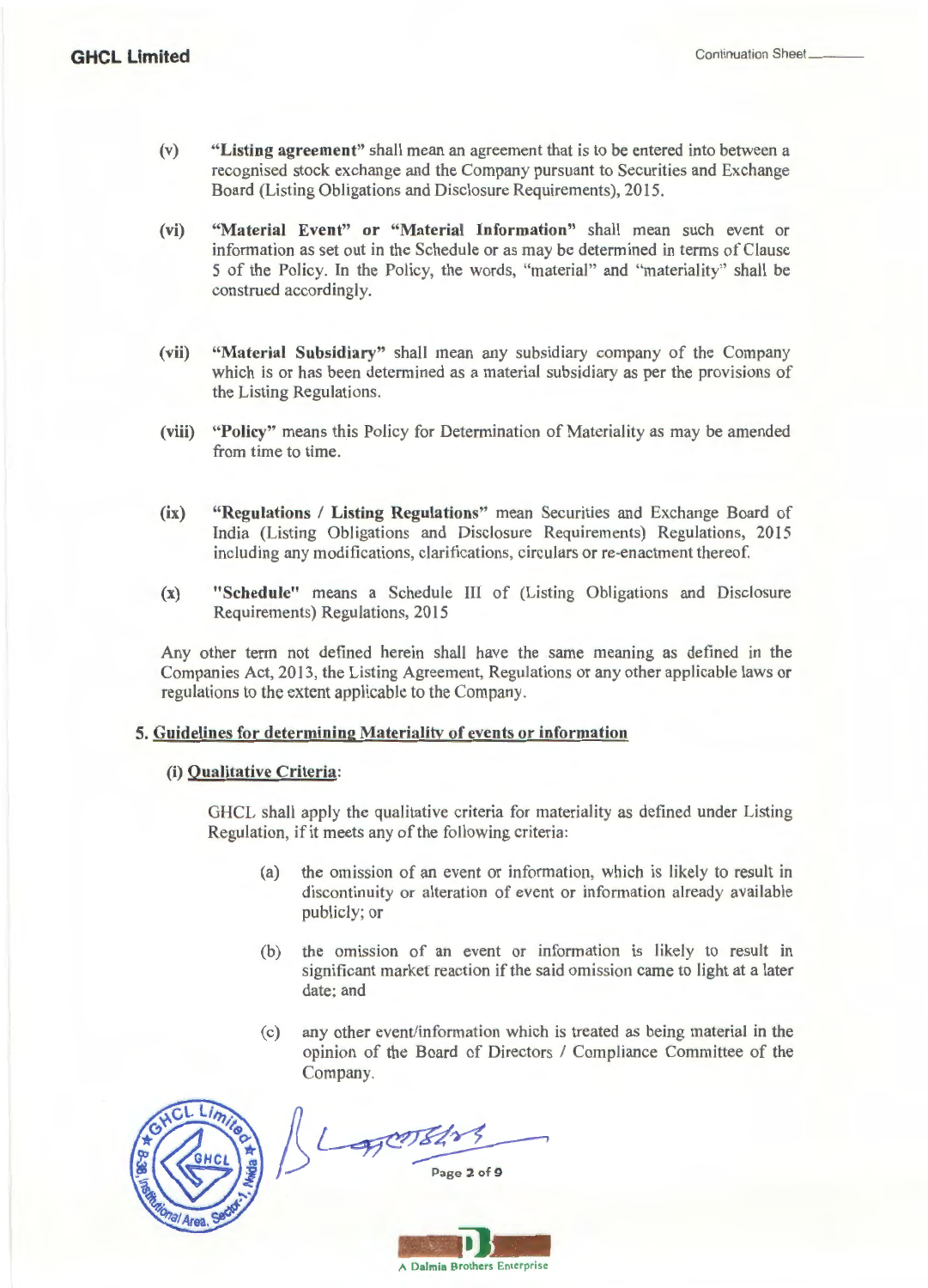## (ii) Quantitative Criteria:

GHCL shall apply the following quantitative criteria for materiality assessment:

- (a) An event specified in Annexure B would be considered material if the impact of the event, if measured in:
	- Total income terms, exceed 5% of the standalone income of GHCL Limited;
	- Profit after tax terms, exceed 10% of the standalone profit of GHCL Limited;

Net worth terms, exceed 20% of the net worth of GHCL Limited; whichever is lower.

- (b) The above threshold shall be determined on the basis of audited financial statements (standalone) of GHCL's last audited financial year.
- (c) Only such impact which is direct (not derivative), reasonably perceivable (not remote), quantifiable and having a short term horizon of less than two years shall be considered.

#### (iii) Guidance on when an event / information has occurred:

Pursuant to SEBI Circular no CIR/CFD/CMD/4/2015 dated September 9, 2015 the following guidelines is suggested to determine when an event / information has occurred.

- 1. The listed entity may be confronted with the question as to when an event/information can be said to have occurred.
- 2. In certain instances, the answer to above question would depend upon the stage of discussion, negotiation or approval and in other instances where there is no such discussion, negotiation or approval required viz. in case of natural calamities, disruptions etc, the answer to the above question would *depend upon the timing when the listed entity became aware of the event/information.* 
	- 2.1 In the former, the events/information can be said to have occurred *upon receipt of approval of Board of Directors* e.g. further issue of capital by rights issuance and in certain events/information after receipt of approval of both i.e. Board of Directors and Shareholders.

However, considering the price sensitivity involved, for certain events e.g. decision on declaration of dividends etc., disclosure shall be made on receipt of approval of the event by the Board of Directors, pending Shareholder's approval.



WEDERY

Page 3 of 9

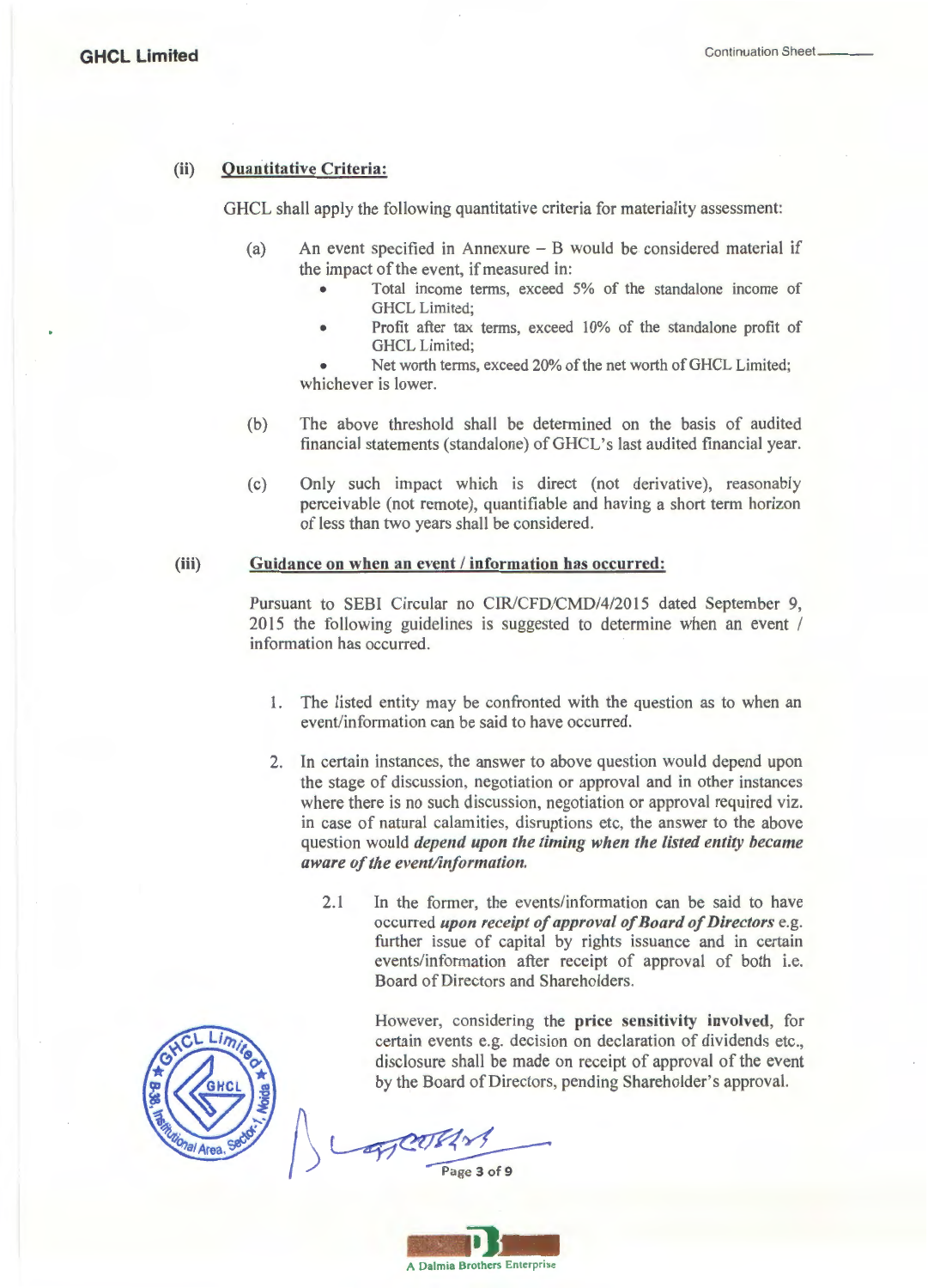2.2 In the latter, the events/information can be said to have occurred when a listed *entity becomes aware of the events/information, or as soon as, an officer of the entity has, or ought to have reasonably come into possession of the information in the course of the performance of his duties.* 

Here, the term 'officer' includes any director, manager or key managerial personnel or any person in accordance with whose directions or instructions the Board of Directors or any one or more of the directors is or are accustomed to act;

#### 6. Disclosures of events or information

- a. Events specified in Annexure A are deemed to be material events and the Company shall make disclosure of such events or information as soon as reasonably possible and not later than twenty-four (24) hours from the occurrence of such event or information in the following manner:
	- 1. inform the stock exchanges in which the securities of the Company are listed;
	- ii. upload on the corporate website of the Company.

Provided that in case the disclosure is made after twenty-four (24) hours of occurrence of such event or information, the Company shall, along with such disclosure(s) provide an explanation for delay.

- b. The Company shall make disclosure of events as specified in Annexure B based on application of guidelines for determining Materiality as per clause 5 of the Policy.
- c. The Company shall make disclosures updating Material developments on a regular basis, till such time the event is resolved/closed, with relevant explanations.
- d. The Company shall disclose all events or information with respect to its Material Subsidiaries.
- e. The Company shall provide specific and adequate reply to all queries raised by stock exchange(s) with respect to any events or information and on its own initiative. Further, it shall confirm or deny any event or information to stock exchange(s) reported in the media.
- f. In case where an event occurs or information is available with the Company, which has not been indicated in *Annexure A or Annexure B,* but which may have material effect on it, the Company will make adequate disclosures in regard thereof.



Page 4 of 9

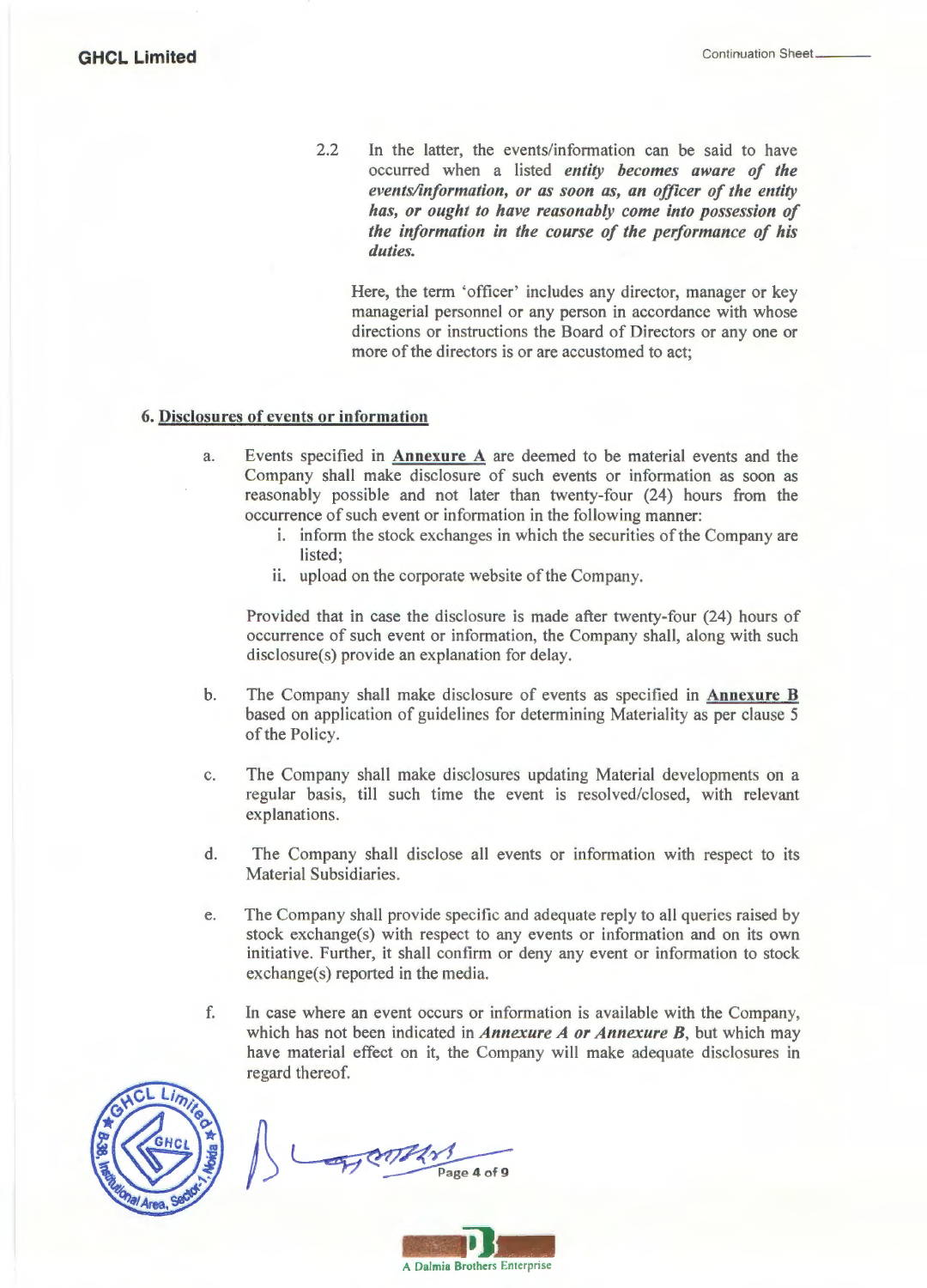All the above disclosures would be hosted on the website of the Company for a minimum period of five years and thereafter archived as per *Preservation of Documents and Archival Policy* of the Company.

## 7. Authority to the Compliance Committee and / or Key Managerial Personnel

The Board of Directors in its meeting held on October 18, 2014 had constituted the "Compliance Committee" with following members:

| (i)   | Mr. Neelabh Dalmia - Non Executive Director                  |  |
|-------|--------------------------------------------------------------|--|
| (iii) | Mr. R S Jalan - Managing Director                            |  |
| (iii) | Mr. Raman Chopra - CFO & Executive Director (Finance)        |  |
| (iv)  | Mr. Bhuwneshwar Mishra - General Manager & Company Secretary |  |

Compliance Committee is empowered by the Board for the purpose of determining materiality of an event or information and for the purpose of making disclosures to the stock exchanges under Regulation 30 of the Listing Regulations.

In terms of sub-regulation (5) Mr. R S Jalan - Managing Director, Mr. Raman Chopra  $-$  CFO & Executive Director (Finance) and Mr. Bhuwneshwar Mishra  $-$  General Manager & Company Secretary and also Compliance Officer of the Company shall severally have the authority to determine Materiality of any event or information and ensure disclosures of the same are made to stock exchanges, subject to the provisions of this Policy, in case meeting of the Compliance Committee is not possible due to any reason.

Pursuant to the requirement of Regulation 30(5) of the Listing Regulations, contact details of the KMP are as under:

| <b>SI. No.</b> | Name & Designation of KMP                                                                      | Contact details of authorised KMP                                                                      |
|----------------|------------------------------------------------------------------------------------------------|--------------------------------------------------------------------------------------------------------|
|                | Mr. R S Jalan - Managing Director                                                              | GHCL House, B-38, Sector -1, Noida -<br>201301, Tel. No. 0120-2535335                                  |
|                | Mr. Raman Chopra – CFO<br><b>Executive Director (Finance)</b>                                  | & GHCL House, B-38, Sector -1, Noida -<br>201301, Tel. No. 0120-2535335                                |
| $\mathbf{3}$   | Mr. Bhuwneshwar Mishra - General<br>Manager & Company Secretary and<br>also Compliance Officer | GHCL House, B-38, Sector -1, Noida -<br>Tel. No. 0120-2535335,<br>201301.<br>email: bmishra@ghcl.co.in |

## 8. Amendments

The Board of Directors may subject to the applicable laws amend any provision or substitute any of the provision with the new provision or replace the Policy entirely with a new Policy. However, no such amendment or modification shall be inconsistent with the applicable provisions of any law for the time being in force.

**LATISERY** Page 5 of 9 **- 11 ...**  A Dalmia Brothers Enterprise

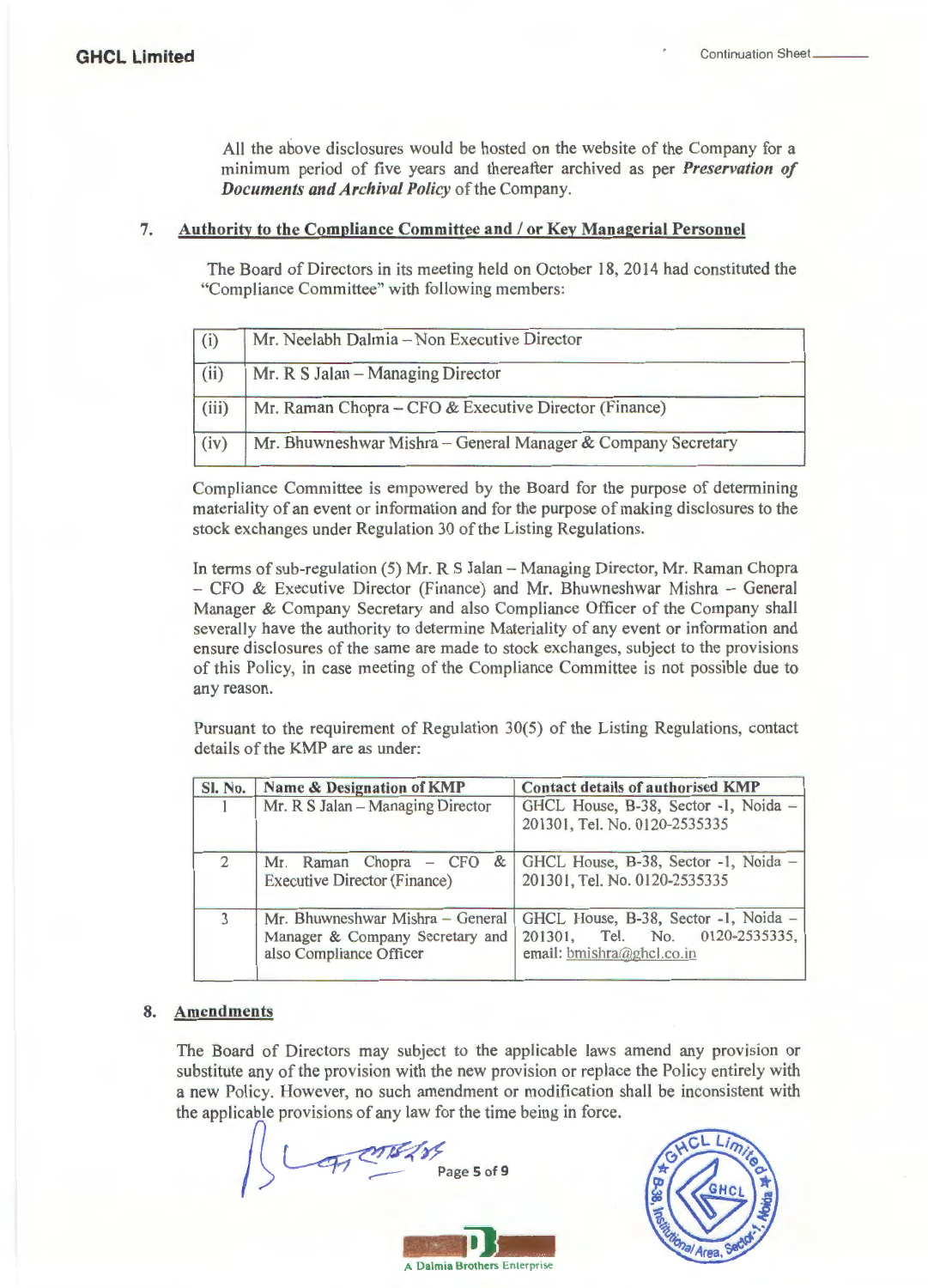Any subsequent amendment / modification in the listing regulations and / or other applicable laws in this regard shall automatically apply to this Policy.

## 9. Scope and limitation

In the event of any conflict between the provisions of this Policy and the Listing Regulations, Companies Act, 2013 or any other statutory enactments, rules, the provisions of such Listing Regulations / Companies Act, 2013 or statutory enactments, rules shall prevail over this Policy and the part(s) so repugnant shall be deemed to severed from the Policy and the rest of the Policy shall remain in force.

#### 10. Dissemination of policy

This Policy shall be hosted on the website of the Company and address of such web link thereto shall be provided in the Annual Report of the Company. In order to bring awareness across all locations of the company, the Policy shall also be hosted on Company's intranet. In addition thereto this Policy shall also be circulated to the promoter entities to enable them to understand their obligations for making disclosures of events / information of material nature pursuant to the requirement of Regulation 30 of Listing Regulations.



Page 6 of 9

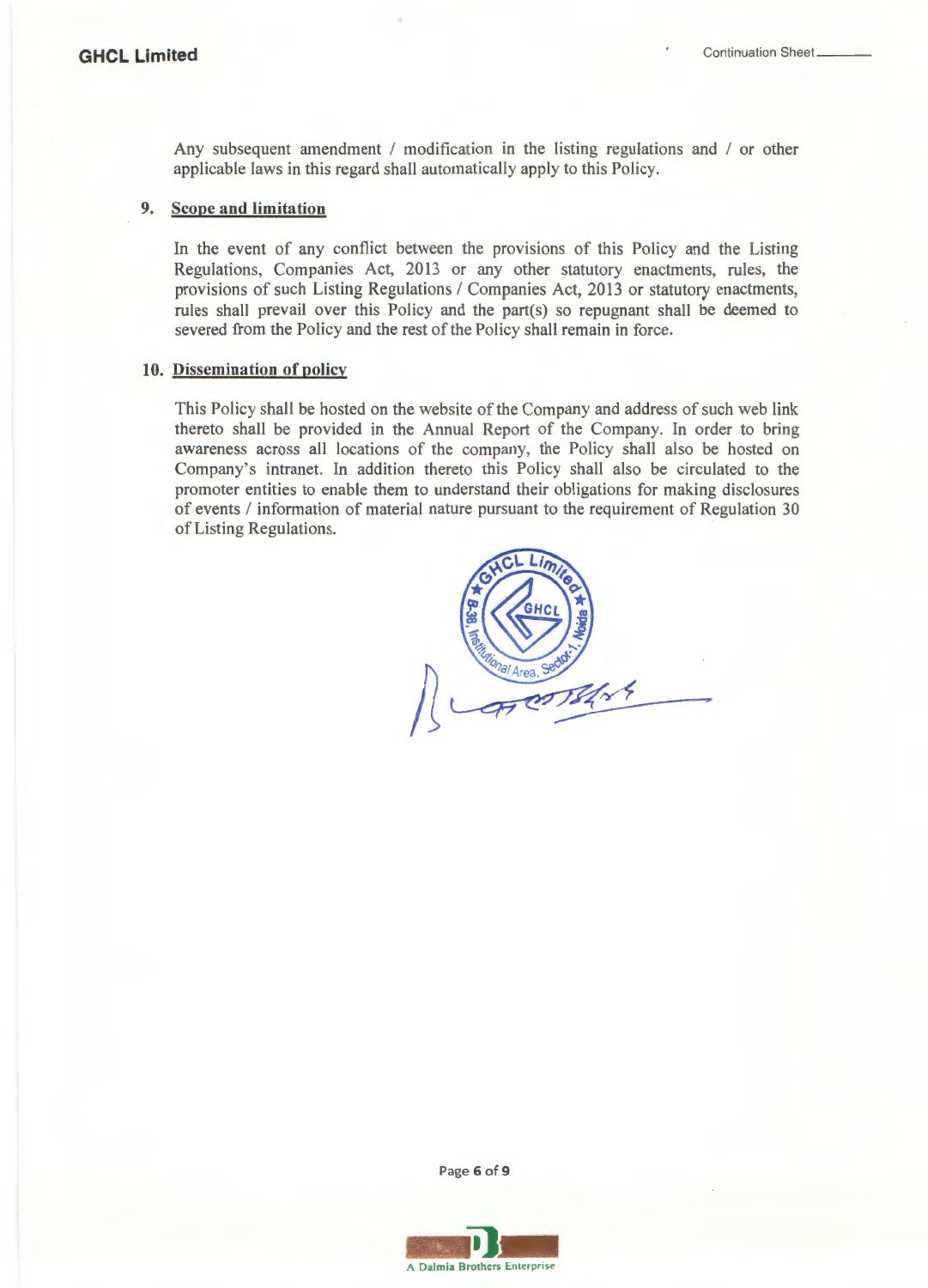#### **Annexure-A**

## **Events which shall be disclosed without any application of the guidelines for Materiality [Regulation 30(4)]:**

I. Acquisition(s) (including agreement to acquire), Scheme of Arrangement (amalgamation/ merger/ demerger/restructuring), or sale or disposal of any unit(s), division(s) or subsidiary of the Company or any other restructuring;

Explanation. - 'Acquisition' shall mean, -

- (i) acquiring control, whether directly or indirectly; or,
- (ii) acquiring or agreeing to acquire shares or voting rights in, a company, whether directly or indirectly, such that -
	- (a) the Company holds shares or voting rights aggregating to five per cent or more of the shares or voting rights in the said company, or;
	- (b) there has been a change in holding from the last disclosure and such change exceeds two per cent of the total shareholding or voting rights in the said company.
- 2. Issuance or forfeiture of securities, split or consolidation of shares, buyback of securities, any restriction on transferability of securities or alteration in terms or structure of existing securities including forfeiture, reissue of forfeited securities, alteration of calls, redemption of securities etc.;
- 3. Revision in credit rating(s);
- 4. Outcome of Meetings of the Board of Directors: The Company shall disclose to the Exchange(s), within 30 minutes of the closure of the meeting, held to consider the following:
	- (a) dividends and/or cash bonuses recommended or declared or the decision to pass any dividend and the date on which dividend shall be paid/dispatched;
	- (b) any cancellation of dividend with reasons thereof;
	- (c) the decision on buyback of securities;
	- (d) the decision with respect to fund raising proposed to be undertaken;
	- (e) increase in capital by issue of bonus shares through capitalization including the date on which such bonus shares shall be credited/dispatched;
	- (f) reissue of forfeited shares or securities, or the issue of shares or securities held in reserve for future issue or the creation in any form or manner of new shares or securities or any other rights, privileges or benefits to subscribe to;



(g) short particulars of any other alterations of capital, including calls;

ATOM!

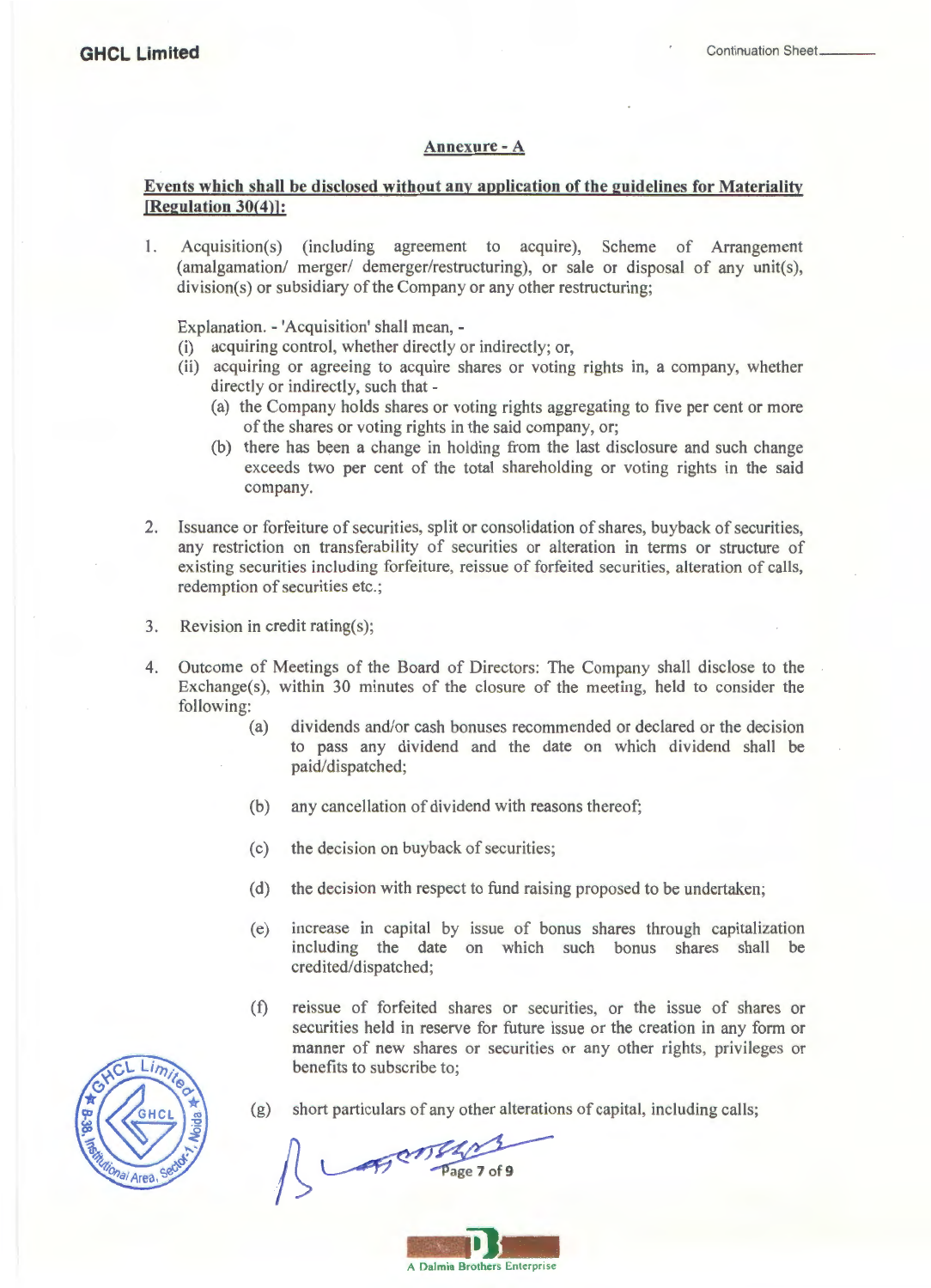- (h) financial results;
- (i) decision on voluntary delisting by the Company from stock exchange(s).
- 5. Agreements (viz. shareholder agreement(s), joint venture agreement(s), family settlement agreement(s) (to the extent that it impacts management and control of the Company), agreement(s)/treaty(ies)/contract(s) with media companies) which are binding and not in normal course of business, revision(s) or amendment(s) and termination(s) thereof;
- 6. Fraud/defaults by Promoter or Key Managerial Personnel or by Company or arrest of Key Managerial Personnel or Promoter;
- 7. Change in Directors, Key Managerial Personnel (Managing Director, Chief Executive Officer, Chief Financial Officer, Company Secretary etc.), Auditor and Compliance Officer;
- 8. Appointment or discontinuation of share transfer agent;
- 9. Corporate debt restructuring;
- 10. One-time settlement with a bank;
- 11. Reference to BIFR and winding-up petition filed by any party /creditors;
- 12. Issuance of Notices, call letters, resolutions and circulars sent to shareholders, debenture holders or creditors or any class of them or advertised in the media by the Company;
- 13. Proceedings of Annual and extraordinary general meetings of the Company;
- 14. Amendments to memorandum and articles of association of Company, in brief;
- 15. Schedule of Analyst or institutional investor meet and presentations on financial results made by the Company to analysts or institutional investors.



Lopetters

Page 8 of 9